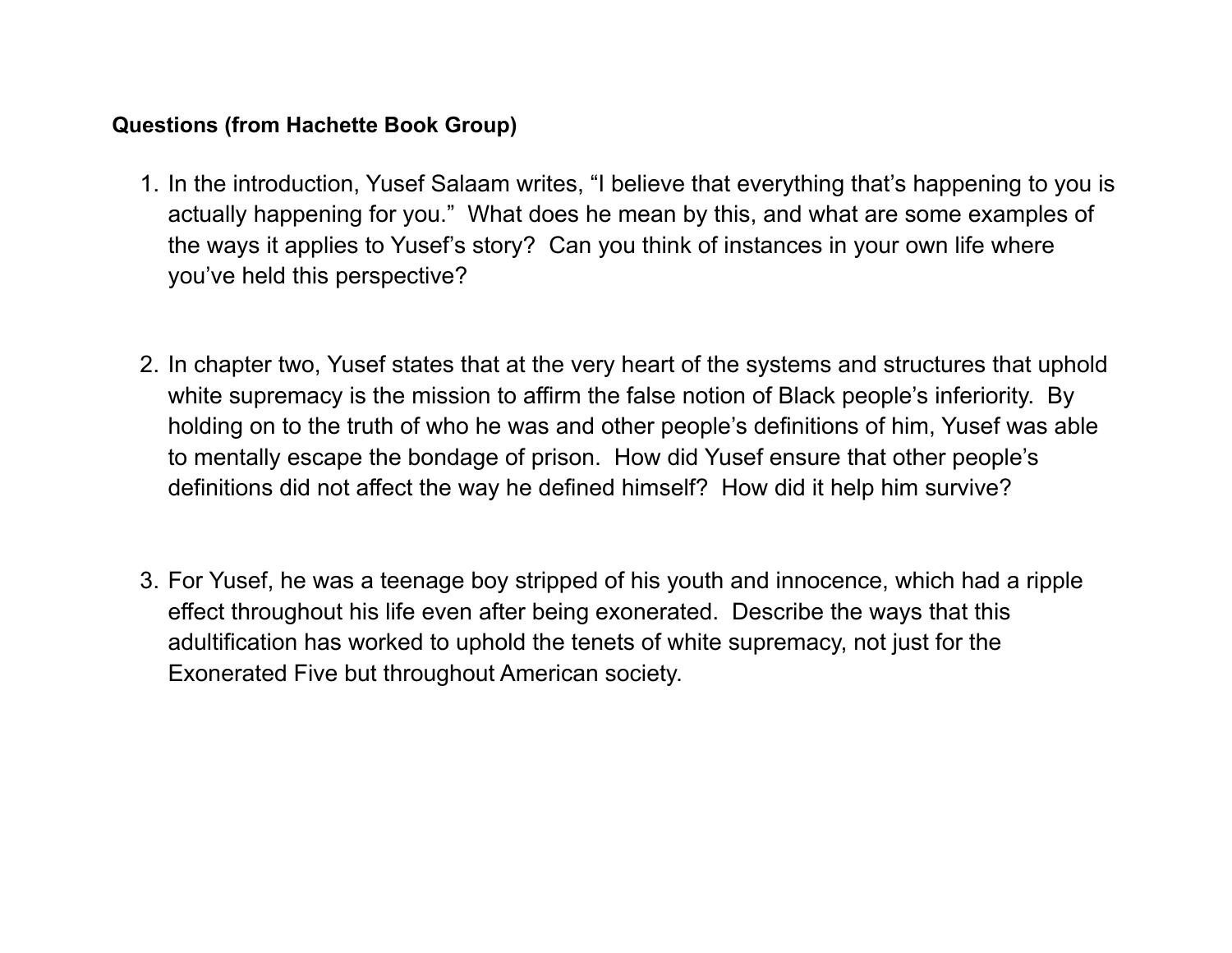## **We Wear the Mask** BY PAUL LAURENCE DUNBAR (1872-1908)

We wear the mask that grins and lies, It hides our cheeks and shades our eyes,— This debt we pay to human guile; With torn and bleeding hearts we smile, And mouth with myriad subtleties.

Why should the world be over-wise, In counting all our tears and sighs? Nay, let them only see us, while We wear the mask.

We smile, but, O great Christ, our cries To thee from tortured souls arise. We sing, but oh the clay is vile Beneath our feet, and long the mile; But let the world dream otherwise, We wear the mask!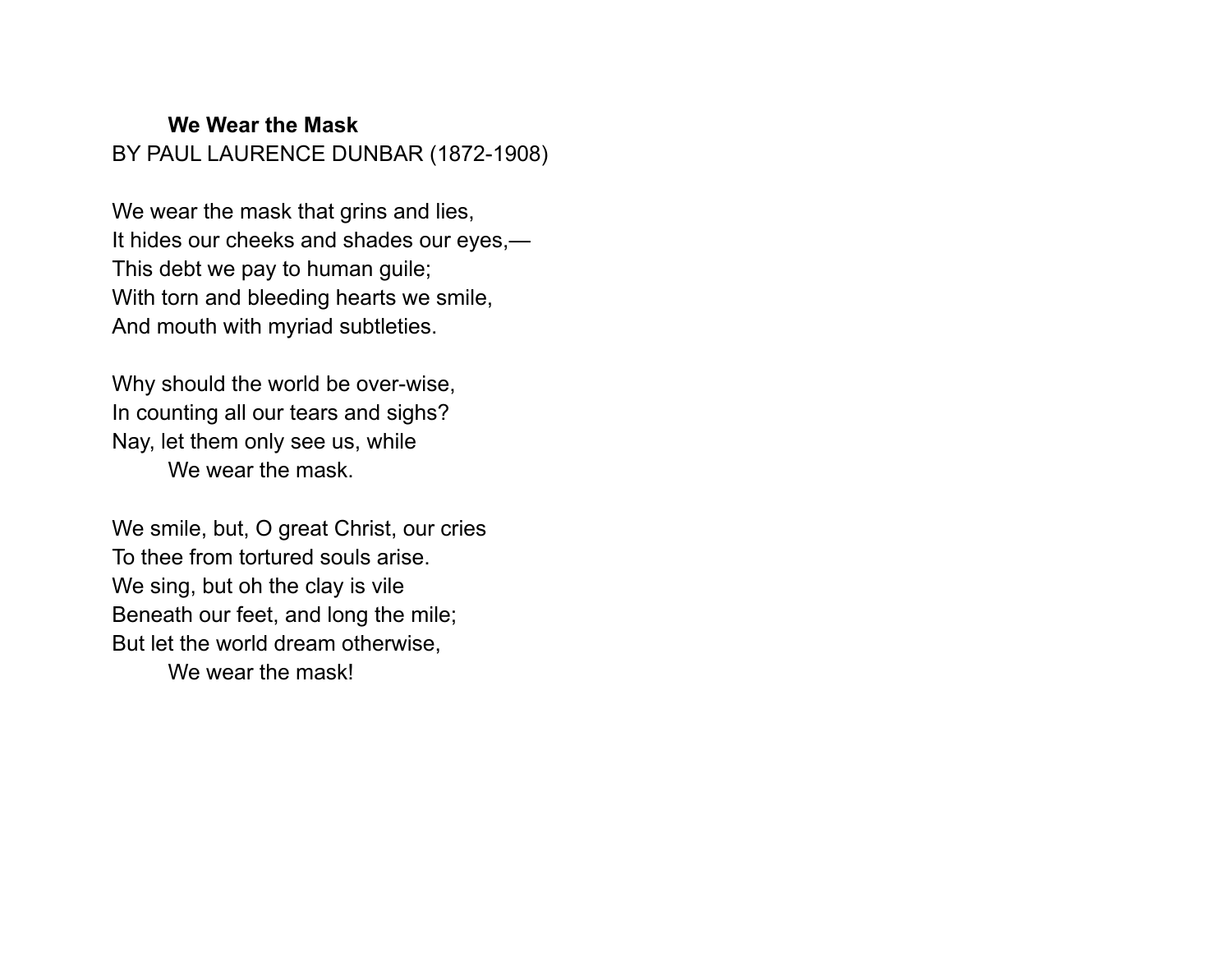## **If We Must Die** BY CLAUDE MCKAY (1890-1948)

If we must die, let it not be like hogs Hunted and penned in an inglorious spot, While round us bark the mad and hungry dogs, Making their mock at our accursèd lot. If we must die, O let us nobly die, So that our precious blood may not be shed In vain; then even the monsters we defy Shall be constrained to honor us though dead! O kinsmen! we must meet the common foe! Though far outnumbered let us show us brave, And for their thousand blows deal one death-blow! What though before us lies the open grave? Like men we'll face the murderous, cowardly pack, Pressed to the wall, dying, but fighting back!